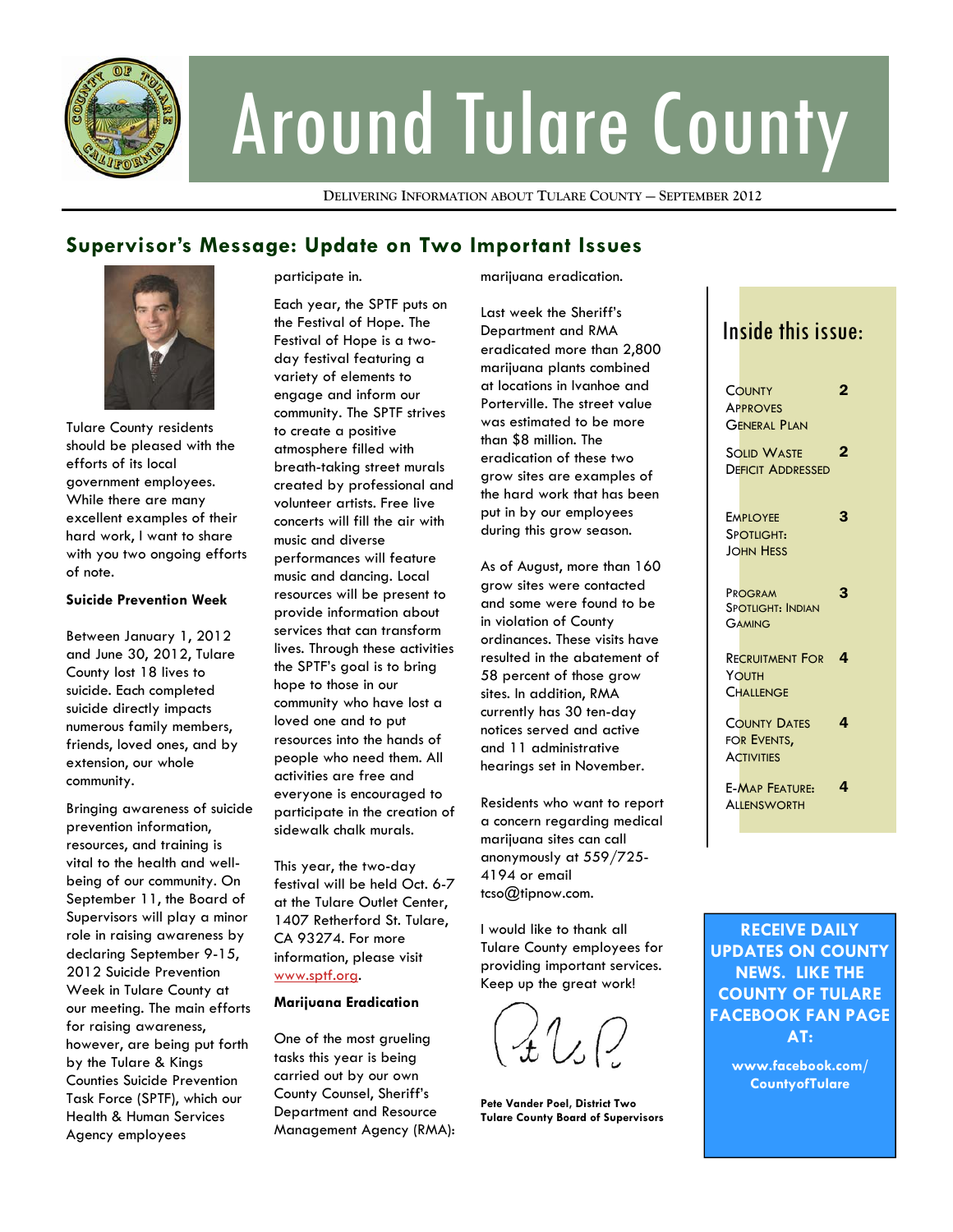## Around Tulare County: www.aroundtularecounty.com



Dozens of residents attended the General Plan 2030 Update public hearing

## **County Approves General Plan 2030 Update**

updated general plan. On Aug. 28, the Tulare County Board of Supervisors unanimously voted to approve the Tulare County General Plan 2030 Update. In addition, the Supervisors certified the Final Environmental Impact Report and adopted a Climate Action Plan, a document that outlines how to mitigate greenhouse gas emissions as new development occurs.

Tulare County now has an

"On behalf of the Board of Supervisors, I would like to thank staff for years of hard work and dedication," said Allen Ishida, Chairman of the Board of Supervisors. "I would also like to thank the residents who participated in the process, especially those who were opposed to the County's General Plan Update. They were instrumental in helping the County formulate a sound and good General Plan Update."

The Tulare County General Plan 2030 Update provides a comprehensive, long-term plan for the future land use and physical development of the County though the year 2030. The Plan promotes healthy sustainable growth while protecting agricultural lands by directing growth to urban areas. The General Plan Update consists of policies that set forth objectives, principles and standards that guide future land use decisions within the

County.

Tulare County Resource Management Agency staff has been working on the General Plan Update since 2003. During the update process a series of 19 workshops, 11 Board of Supervisors meetings, 12 technical advisory committee meetings and four joint Board of Supervisors and Planning Commission meetings were held to discuss, review, recommend and provide public input.

For further information, please visit www.[generalplan.co.tulare.ca.us/](http://generalplan.co.tulare.ca.us/)

## **County Addresses Solid Waste Fund Deficit**

#### **Did You Know?**

Enterprise funds are used for services provided to the public through user charges, which should cover 100 percent of the cost of service through no subsidy from the County.

There are more than 20 Enterprise Funds in Tulare County.

Various measures were approved on Aug. 28 by the Board of Supervisors to help bridge a projected \$5.1 million deficit to the County's Solid Waste Enterprise Fund for Fiscal Year 2012-13.

Solid Waste staff reported that the approved measures the closure of four transfer stations and reducing operating days at the Teapot Dome Landfill, and requiring licensed refuse haulers to deliver waste to a landfill within the County - would cover \$1.5 million of the projected deficit. The transfer station closures and reduced operating hours will go into effect November 1, 2012. Requiring licensed refuse haulers to deliver waste to a landfill within the County will go into effect October 1, 2012.

A third measure, a landfill fee overhaul, was also

approved pending review by the Tulare County Auditor-Controller. More than 20 fees are subject to review and approval. In addition, a decision on one fee increase, a \$3 per ton tipping fee on general refuse, was delayed until the September 11, 2012 Board of Supervisors meeting to allow Solid Waste staff time to meet with incorporated cities and contracted solid waste collectors to discuss future impacts. Prior to Tuesday, fee increases at landfills had not been changed since 1994. Upon review, the approved landfill fees would go into effect October 1, 2012.

Staff estimates that the landfill fee overall measure would cover \$3.1 million of the projected deficit. The remainder of the deficit - \$500,000 - has been covered by measures staff put in place in the past few

months, which included eliminating seven full time vacant positions, postponing equipment purchases, and reducing service contracts. Those measures saved \$800,000.

Tulare County Administrative Officer Jean Rousseau said the projected operating deficit to the Solid Waste Enterprise Fund can be attributed to dated landfill fees, a reduction in material received due to recycling requirements, low interest rates, and a reduction in reserves that earn interest.

"We will need to monitor the impacts of these changes to the Solid Waste Fund to determine if additional changes are necessary," Rousseau said.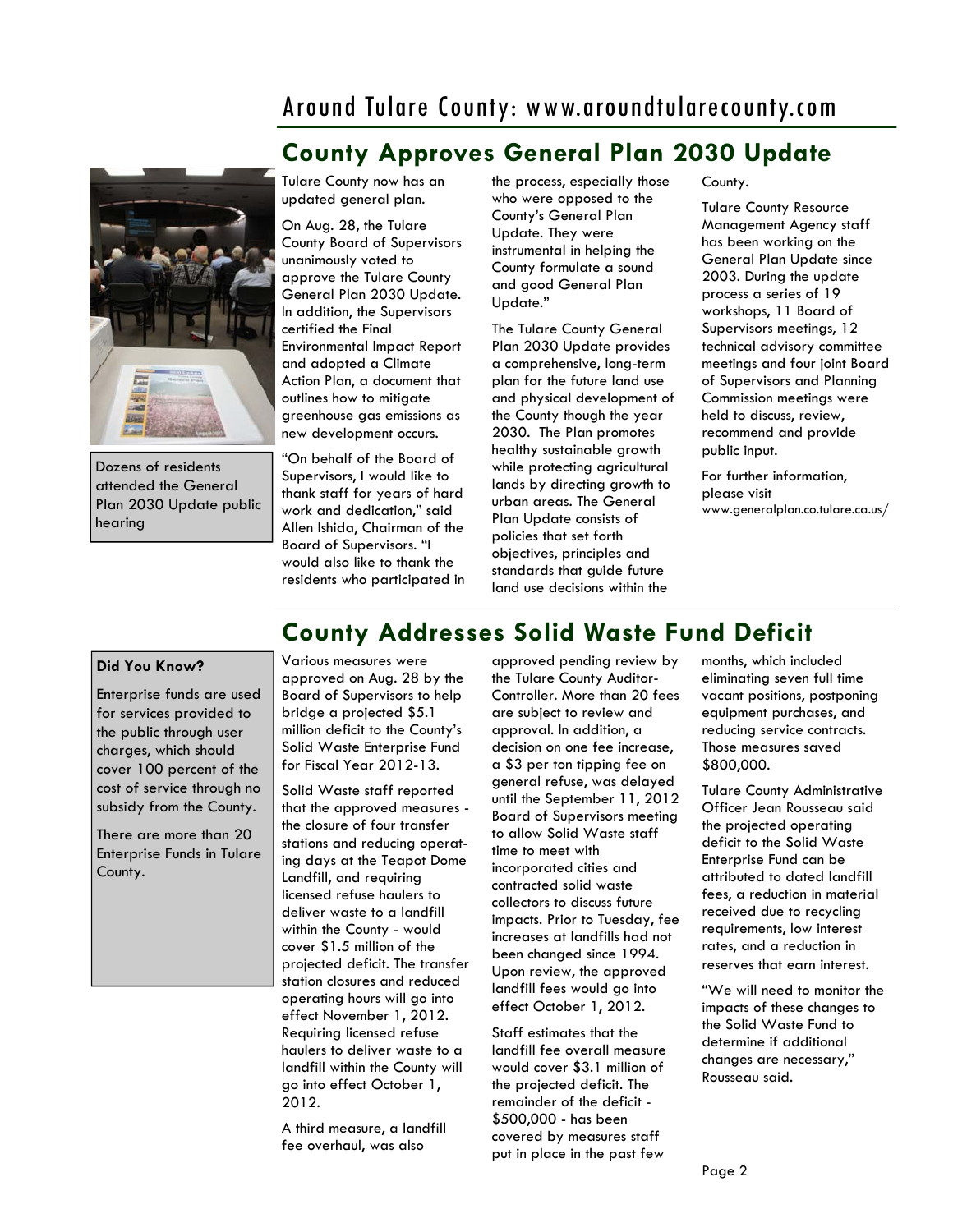## **Spotlight: John Hess**



**Name:** John Hess **Title:** Administrative Analyst **Years of Service:** 7

**Duties:** My duties are to provide fiscal, policy, and administrative review to the County Administrative Officer. Primarily, I review budget information, agenda items, new programs and policies, and special projects for the CAO and the Board.

**Family?** My wife, Sarah, is a High School Counselor. My parents and sister also live in Visalia.

**Hobbies?** I enjoy a variety of outdoor activities, like running, cycling, and backpacking. I also enjoy playing guitar and was in a local band called Cactus Rat. Other than that, I

like to spend my time reading and traveling.

**Clubs/Organizations?** I am a member of First Baptist Hanford, where I teach High School Sunday School and serve on the Mission's Committee. I am also a member of the Board of Commissioners for the Housing Authority of Tulare County, where we administer thousands of affordable housing units throughout the County.

#### **What is your most rewarding experience as a County employee?**

As a public servant, I believe that my biggest reward comes from the opportunity to serve the residents of the County by providing services, programs, and projects that make a real and positive difference in the quality of their lives. I get a lot of fulfillment from being a part of projects that improve our unincorporated communities for our County's residents. My most rewarding experiences

have been witnessing firsthand the positive impacts of these projects over the past few years.

#### **Please tell us something other employees might not know about you?**

While I was in college, I worked at an airport in Los Angeles and met a number of celebrities. I got to meet Tom Cruise, John Travolta, Hillary Clinton, Tim McGraw, Dr. Phil, Paula Abdul, Puff Daddy, Dennis Leary, and Simon and Garfunkel, and some others. It was an interesting and sometimes surreal experience to talk with some of them.

#### **Where is your favorite place to visit in Tulare County?**

Yokohl Valley is a great place for running and cycling. I have also had the opportunity to backpack in a lot of the Sierra Nevada backcountry. My favorite spots in the backcountry would probably be the Tablelands and the Mineral King area.



**There are many County employees who are doing outstanding things for their community outside of their job.** 

**Do you know a County employee who should be in the spotlight? Let us know at:** 

**[newsletter@co.tulare.ca.us](mailto:newsletter@co.tulare.ca.us?subject=Employee%20spotlight)**

### **Program Spotlight: Indian Gaming Local Community Benefit Committee**

Tulare County's Indian Gaming Local Community Benefit Committee (TCLCBC) is seeking interested residents to fill three vacancies.

The purpose of the committee is to facilitate the distribution of grant funds made from the Indian Gaming Special Distribution Fund. Last year, more than \$263,000 was appropriated to the sevenmember committee for distribution to eligible entities. Funding allocated for the TCLCBC to administer is mandated by Senate Bill 621 (2003), which makes grant funding available to counties, cities and special districts impacted by tribal gaming from the Indian Gaming Special Distribution Fund.

The committee is composed of seven members consisting of the following: two County representatives appointed by the Board of Supervisors; three representatives appointed by mutual agreement of the Board of Supervisors and the Tule River Indian Tribe; two representatives appointed by the Tule River Indian Tribe.

In addition to the seven members, there are also three alternate positions. The committee meets at least twice per year. Committee members do not receive stipends or mileage reimbursement.

Currently, the TCLCBC is seeking two mutually selected representatives and one alternate mutually selected representative.

Applications for the TCLCBC can be obtained from the Clerk of the Board of Supervisors located at the County Administration Building, 2800 W. Burrel Ave. Visalia, CA 93291 or you can call 559/636-5000 and request an application be mailed to you.

Completed applications should be mailed back to the Clerk of the Board of Supervisors.

**Want your program to be in the spotlight? Please send suggestions to:**